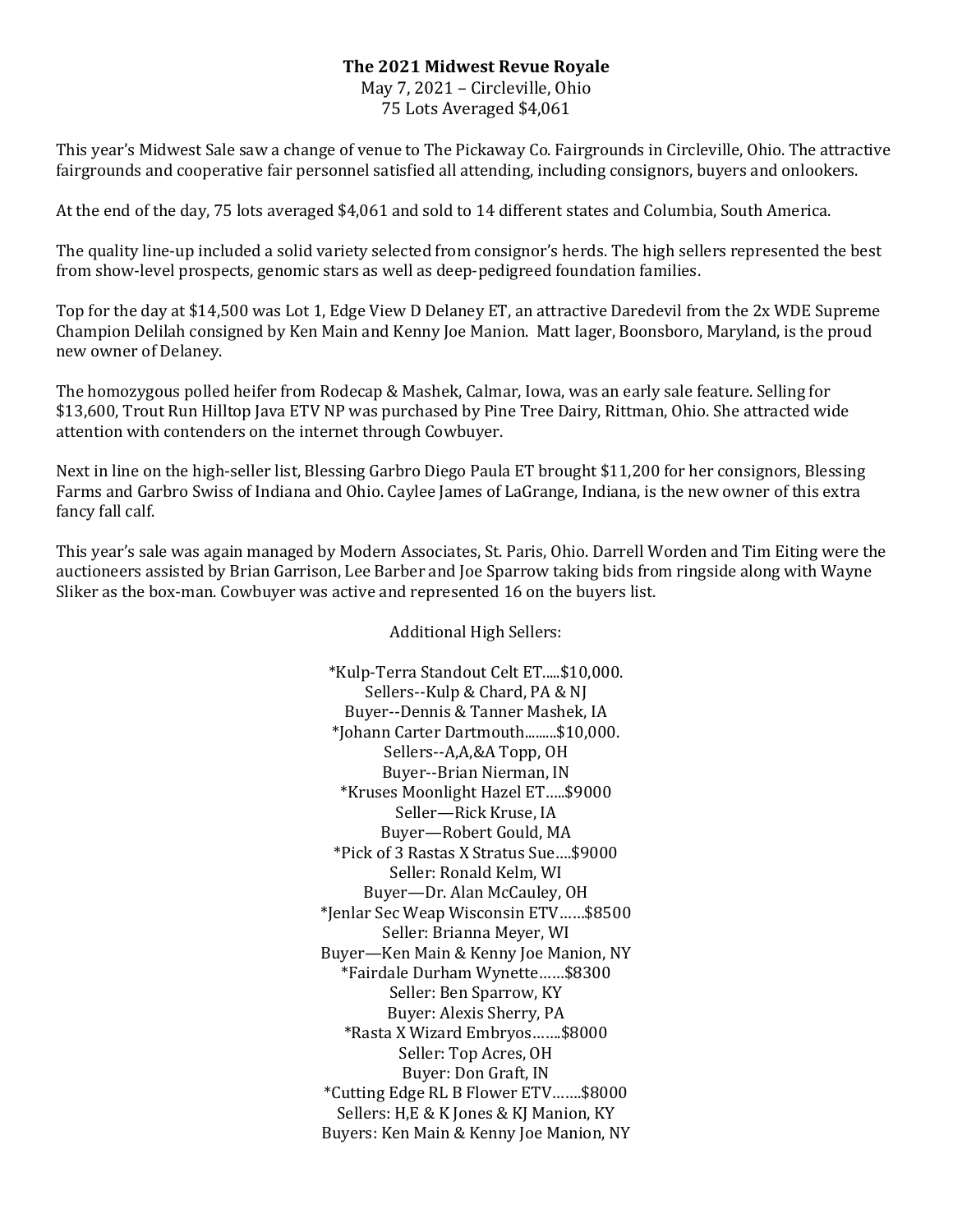

Photo L-R: Marion Duksa, consignors, Kenny Manion and Ken Main, Kinley Topp on the halter of Edge View D Delaney ET, high-seller of the sale and Brian Garrison of sales force. In the box, Wayne Sliker pedigrees; Tim Eiting and Darrell Worden, auctioneers.



Photo L-R: Consignors Brian Garrison, Steve Blessing; contending bidders Elizabeth Howman, Phil Keener and Kris Ackley on the halter of Blessing Garbro Diego Paula ET. In the box, Wayne Sliker pedigrees; Tim Eiting and Darrell Worden, auctioneers.